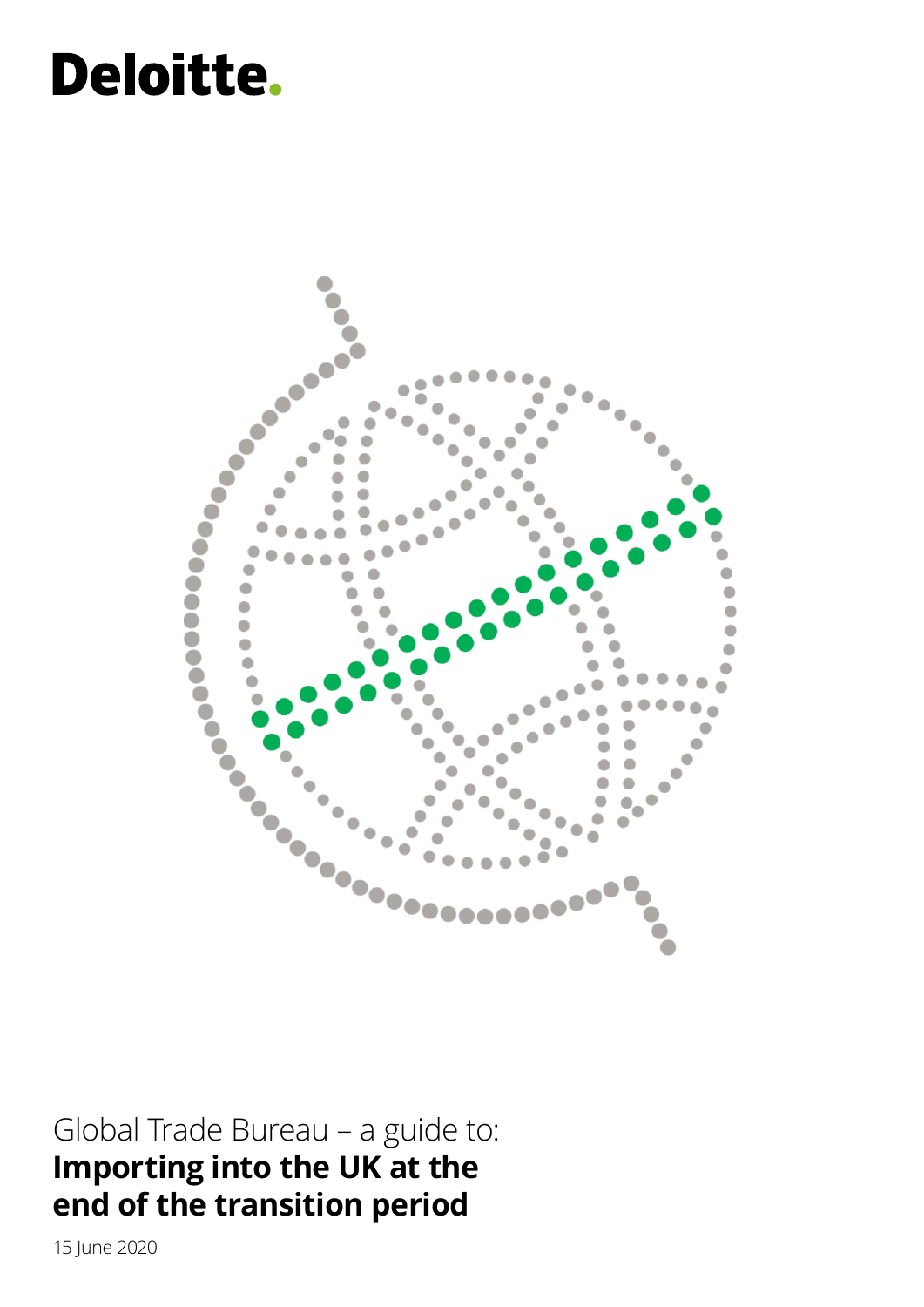**When you're running an international business, the smooth transition of your goods into the UK couldn't be more important. Your goods not only need to arrive, they must arrive without delay, with the right amount of duty paid and, with the correct completion and filing of a customs declaration. At the end of the transition period, we expect to see a significant increase in the volume of customs declarations being processed per year. Moreover, existing supply-chain networks may not be equipped to ensure you're compliant. And, with a spotlight on corporate governance, it's more important than ever that you know your process inside out. Global Trade Bureau is a tech-enabled customs compliance solution that takes care of your customs calculations and declarations, filing and end-to-end process optimisation.** 

## Importing goods into the UK from 1 January 2021

The UK's departure from the EU will herald the biggest change to the UK's customs landscape in a generation. Many businesses that have previously not needed to know about importing, exporting and tariffs will need to become specialists.

The UK Government announced on 12 June that in order to give businesses time to adjust to these changes, there will be a 6 month phased introduction of border controls on imports of goods from the EU into Great Britain.

- **•** From 1 January 2021, businesses importing standard goods will need to meet minimum customs requirements, such as keeping sufficient customs records, but will have up to 6 months to submit customs declarations. Checks will be carried out on certain high risk categories of goods. Payment of any tariffs due can be deferred until the customs declaration is submitted.
- **•** From 1 April 2021, businesses will need to pre-notify movements of products of animal origin and regulated plants and plant products and submit the necessary health documentation.
- **•** From 1 July 2021: full border controls become effective. All traders will need to submit customs declarations, and pay any applicable tariffs, at the time of importation (subject to any customs authorisations in place).

Note, under the Protocol on Ireland / Northern Ireland specific rules will apply in respect of movements of goods to and from Northern Ireland.

#### **The Basics!**

Movements of goods from the EU to the UK become imports at the end of the transition period. If you have not imported goods into the UK before, here are the essential things that you need to know:

- **•** When goods enter the UK, an import will take place. This means customs compliance obligations arise.
- **•** If the goods are ordinarily subject to VAT in the UK then import VAT will be payable at the same rate.
- **•** If the goods are subject to customs duty, then this will also be payable.

The key document that enables the import to take place is the customs declaration. This is the official document that gives details of the goods that are being imported. There are over 50 fields of data that need to be completed on the declaration. In order to submit a customs declaration you will need to appoint a customs compliance provider who will complete and submit the declaration on your behalf.

An HMRC impact assessment has estimated that there will be an additional 205 million customs declarations per year (for both imports and exports, of which a sizeable proportion will relate to imports), and it is estimated that an additional 50,000 people will be needed to process customs declarations.

Typically, the cost of submitting a declaration is between £15 and £55 per declaration – sometimes higher – which could represent significant additional costs for businesses.

HMRC estimates that an additional 180,000 traders will need to make customs declarations for the first time (on top of the c.141,000 businesses currently making customs declarations).

#### **An overview of the clearance process**

Quick import clearance into the UK starts before the goods even reach the border in the export country.

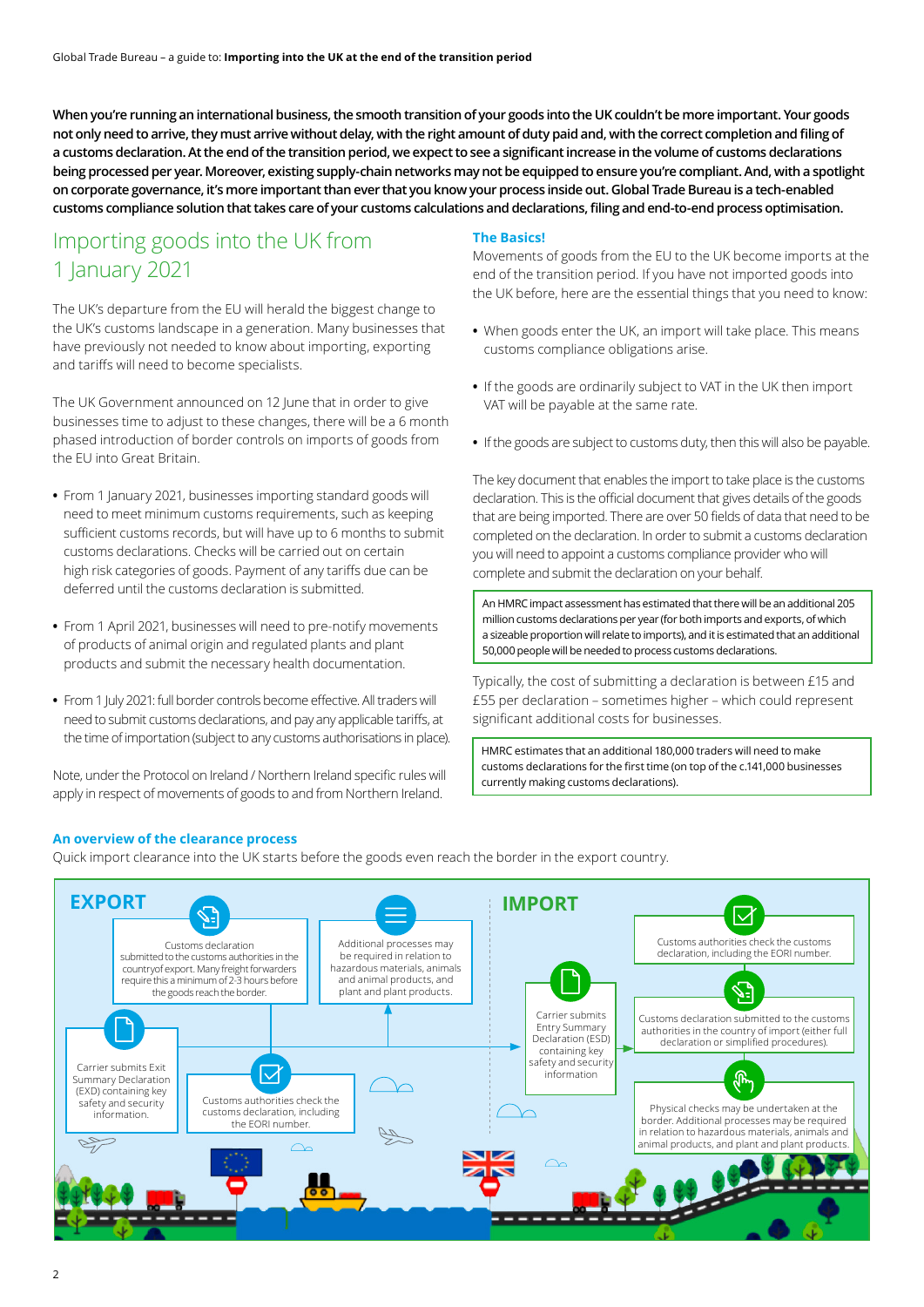# Key actions for businesses acting as importer of record into the UK

This checklist summarises the key actions for businesses importing goods into the UK. Whilst some measures will not be required immediately, early planning will help businesses to prepare for full border controls.

| <b>Crucial customs set up</b>                                                                                                                                                                                                          |  |
|----------------------------------------------------------------------------------------------------------------------------------------------------------------------------------------------------------------------------------------|--|
| Obtain a UK Economic Operator Registration and Identification (EORI) number                                                                                                                                                            |  |
| Establish capability to obtain all information needed to complete customs declarations (all 54 boxes) - including data on<br>product classification, value and origin                                                                  |  |
| Determine who will act as declarant. Non-established entities will need to appoint an indirect representative.                                                                                                                         |  |
| Apply for Customs Freight Simplified Procedures (CFSP) in order to simplify the declaration process at the border                                                                                                                      |  |
| Check requirements for a Duty Deferment Account and Customs Comprehensive Guarantee                                                                                                                                                    |  |
| Appoint a customs compliance provider to deal with border formalities on your behalf                                                                                                                                                   |  |
| Review contract terms and Incoterms to be clear on where risk and obligations lie                                                                                                                                                      |  |
| <b>Customs duties and customs regimes</b>                                                                                                                                                                                              |  |
| Quantify the amount of customs duty payable                                                                                                                                                                                            |  |
| Quantify the costs of managing the additional customs compliance requirements                                                                                                                                                          |  |
| Review rules of origin in FTAs to determine whether the business will qualify for preferential arrangements                                                                                                                            |  |
| Consider whether any customs regimes and simplifications are relevant e.g transit, inward processing, customs<br>warehousing                                                                                                           |  |
| Review economic impact of existing trade remedies on current supply chains (e.g. anti-dumping duties, countervailing<br>duties and safeguards)                                                                                         |  |
| <b>Related requirements</b>                                                                                                                                                                                                            |  |
| Review import VAT accounting and payment, including potential UK VAT registration requirement for EU businesses<br>previously relying on EU VAT simplifications                                                                        |  |
| Review excise compliance requirements if the business imports excise goods into the UK or EU.                                                                                                                                          |  |
| Ensure compliance with sanitary and phyto-sanitary (SPS) regulations for animal and plant products where relevant,<br>including advanced notification, health certificates and veterinary checks, and import via a border control post |  |
| Check compliance requirements for product standards where the business acts as importer for regulatory purposes                                                                                                                        |  |
| <b>Customs governance</b>                                                                                                                                                                                                              |  |
| Set up customs compliance provider governance, operating procedures and instructions.                                                                                                                                                  |  |
| Review, enhance and create an internal infrastructure:<br>a. Customs skills<br>b. In-house or out-source customs compliance<br>c. System capabilities and changes<br>d. Internal processes and controls                                |  |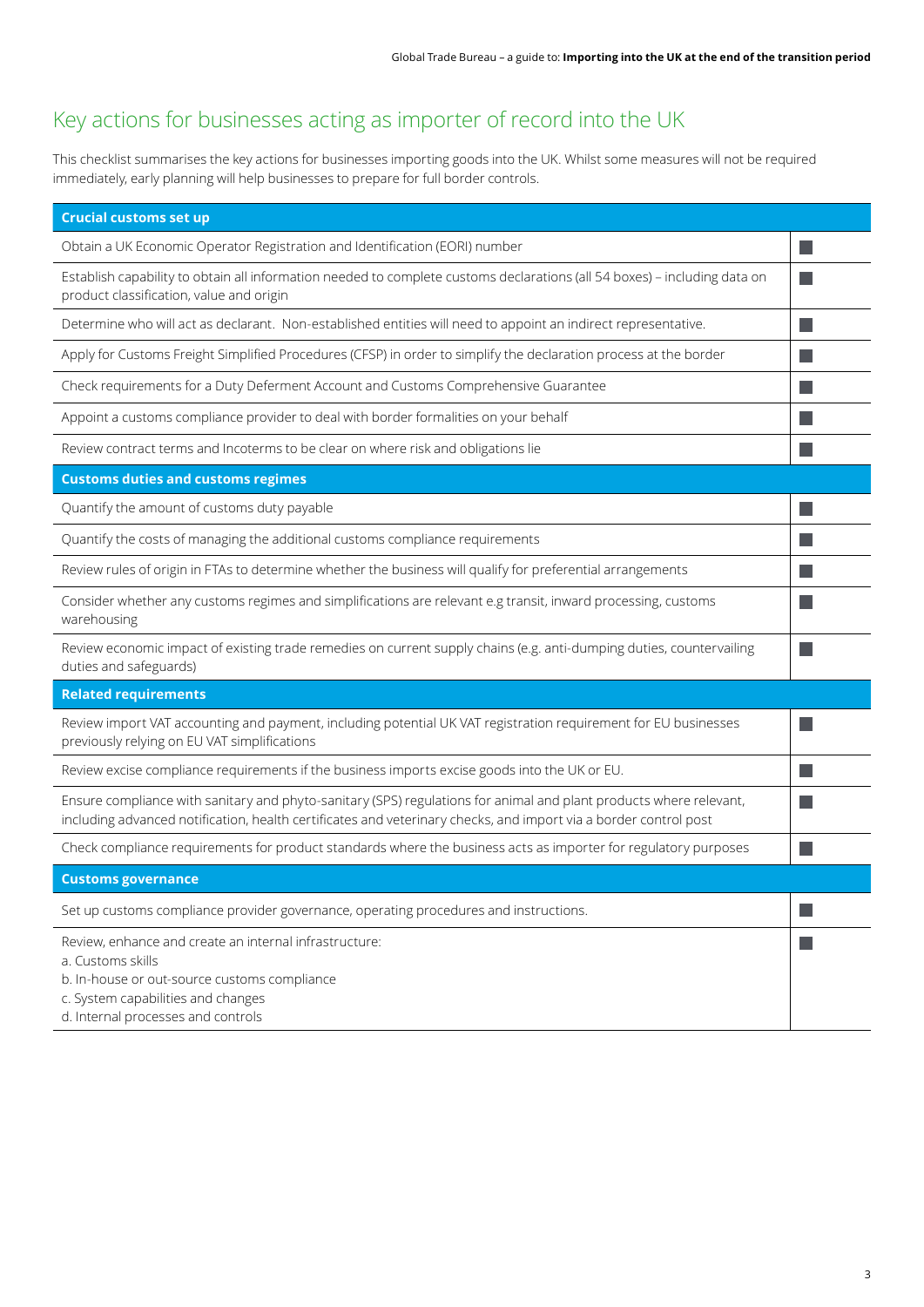## What steps can businesses take to simplify customs border processes?

Full border controls will be introduced in three phases, and become fully effective from 1 July 2021. At this point, importers of goods into the UK will by default have to make full frontier declarations at the UK border, and pay any duties that are payable, before goods are released to free circulation. This "at the border" compliance will add additional time to the customs clearance process.

## *Using simplified customs arrangements can streamline this process, helping to get goods through the border with maximum speed and to maximise cash flow.*

#### **Customs Freight Simplified Procedures**

Customs Freight Simplified Procedures (CFSP) allow importers to import goods into the UK with minimal administration at the border. Using CFSP, your customs compliance provider submits a simplified customs declaration at the border to clear the goods, with payment of duties deferred. A more detailed customs declaration (a Supplementary Declaration) is submitted by the 4th working day of the month following import, along with the payment of import duties.



**•** A financial guarantee must be in place. **•** Are you confident in the governance arrangements in place between the business and the freight forwarders/customs compliance provider[s] to help you stay compliant?

## **Authorised Economic Operator**

If volumes of UK/EU trade are significant, businesses may also want to assess the benefits of applying to HMRC in order to be treated as an Authorised Economic Operator (AEO). Businesses with approved AEO status benefit from reduced levels of checks on imported goods, priority clearance when their goods are selected for examination at the border and reductions in some financial guarantees that are required of importers.

In order to become an AEO, businesses are required to demonstrate to HMRC that they have good processes and controls in place. AEO can be granted for Customs Simplifications (AEOC) or for Security and Safety (AEOS), both of which have slightly different requirements. The approval process takes up to 5 months to complete.

# Who is responsible for customs formalities?

## *Responsibility for meeting customs obligations at import falls on the importer of record. Incoterms – international commercial terms used for cross-border movements of goods – establish the obligations of the seller and the buyer, including which party is responsible for import.*

For example, under Ex Works (EXW), the buyer is responsible for everything from export clearance at the start of the journey to import clearance and payment of customs duties at the end of the journey. At the other end of the spectrum, all obligations are placed on the seller under Delivered Duty Paid (DDP).

The importer of record will need customs data, systems, and resource in place to manage the associated compliance responsibilities.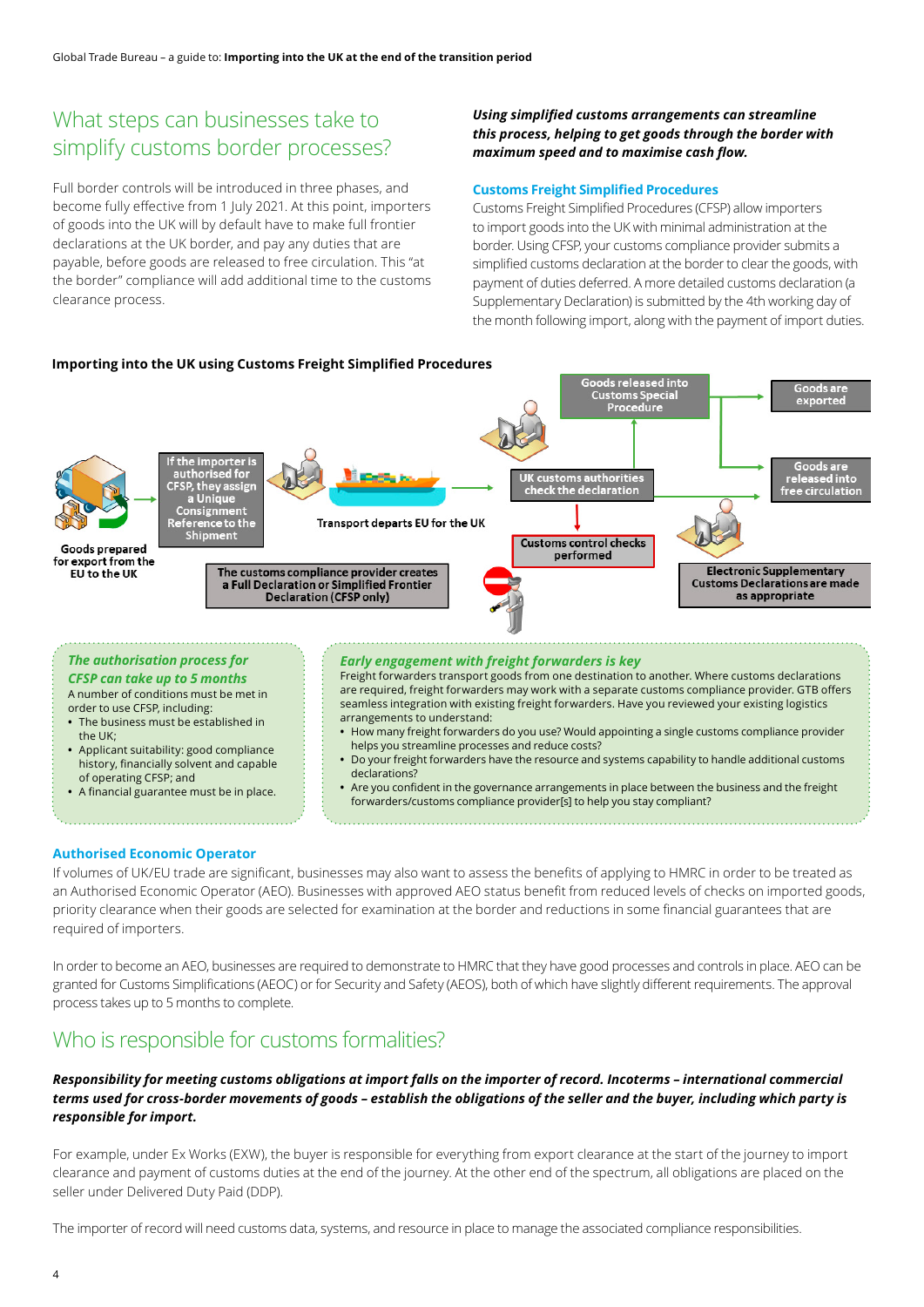## Customs special procedures

Sometimes goods enter the UK which are not immediately destined for the UK market e.g. where they are being moved through the UK on the way to the final consumer, or for processing and repair before being sold overseas. Businesses may also store goods for a period of time before selling them in the UK.

*In these circumstances, using customs special procedures, could reduce, postpone or negate the duty and import VAT payable and, in the process, have a positive impact on business cash flow. Global Trade Bureau/your customs compliance provider can manage the use of special procedures on your behalf.*

### **Transit**

The UK has adopted the Common Transit Convention (CTC). This allows for customs clearance formalities (including payment of duty) to take place at the destination of the goods rather than at the point of entry into a customs territory. For example, goods could move from France to Ireland via the UK and would not need to be customs cleared on import to or export from the UK. However, where goods are unloaded, the CTC cannot be used unless the goods are transferred to a customs procedure such as customs warehousing or temporary storage.

#### **Inward Processing**

If you're importing goods into the UK for processing, Inward Processing relief can be used to suspend the payment of duty. Once processed, the goods either need to be (1) exported back outside the UK – in which case no UK duty applies – or (2) released into free circulation within the UK, at which point customs duty, import VAT and excise will typically be payable. Duty can be paid at a lower rate if the processed goods are subject to a lower rate of customs duty than the raw materials originally imported.

#### **Customs Warehousing**

If you're not planning on accessing or altering your goods (except for essential maintenance work), they can be stored in customs warehouses supervised by HMRC until they are required. Under this procedure, you won't pay duty or import VAT until the goods are removed from the warehouse.

#### *Timely submission of applications for customs regimes will help pave the way for adapting to the post-Brexit trading environment.*

Most customs regimes require a business to have a Customs Comprehensive Guarantee (CCG), which is a financial guarantee provided to HMRC that covers customs debts. A CCG may take longer to obtain than the approval for the customs special procedure in question. HMRC is considering whether or not to relax this requirement at the end of the transition period (but applications made during the transition period will still require a CCG, where applicable).

#### **Time taken for HMRC to approve customs procedures**



\*Subject to an increased lead time where a CCG is required (this can be applied for simultaneously to a customs special procedure application).

Timeframes are based on length of time once an application is accepted by HMRC (an initial 30 day period). The estimates do not take into account time taken to draft applications or closing any gaps to meet application criteria (during which time the approval timeline may be paused) as indicated in HMRC guidance.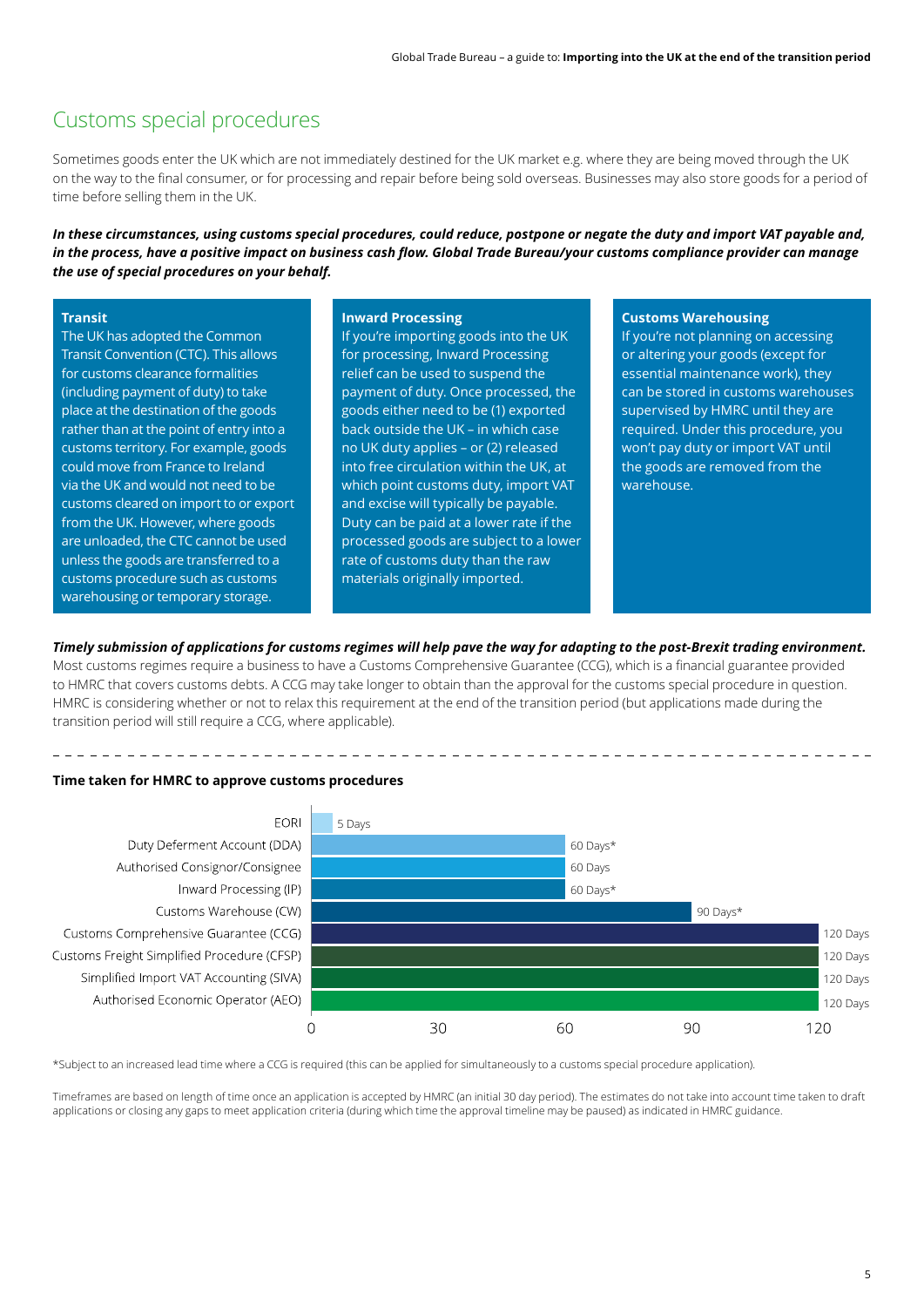## Calculating the duty amount

There are three core components needed to quantify the amount of duty payable:



**Tariff classification.**  This describes the goods being imported and is used to determine the rate

of customs duty that will be charged to the importer. The UK recently published its Global Tariff, which will apply to all goods imported into the UK that do not benefit from a preferential trade arrangement.



**Customs value.** This determines the basis on which duty is calculated. Valuation of goods is usually

based on the price paid for the goods, subject to various adjustments being made for freight charges, insurance costs and royalties etc. For intercompany sales, the customs value may not be the same as the transfer price.



**Origin of goods.**  Rules of origin essentially establish the customs 'nationality' of the product. In

order to benefit from Free Trade Agreements, goods will need to meet origin requirements. So even if an EU/ UK Free Trade Agreement is reached that will not mean that all goods moving between the EU and UK will qualify for zero tariffs.

Businesses will need to ensure that information on product classification, value and origin is easily accessible within their systems, which can prove challenging in practice. Early action to review data quality and systems set up will therefore be important for customs compliance and accurate payment of duty at the end of the transition period.

Under the phased approach announced by the Government, where duties are payable from 1 January 2021, businesses will be able to defer payment until the customs declaration has been made.

## Related considerations

Businesses importing goods into the UK will also need to consider a number of related impacts. These include:

\_\_\_\_\_\_\_\_\_\_\_\_\_\_\_\_\_\_\_\_\_\_\_\_\_\_\_\_\_\_\_\_\_\_\_

#### **Payment and recovery of import VAT**

From 1 January 2021, HMRC plan to introduce a system under which both payment and recovery of import VAT will be actioned through VAT returns. VAT registered businesses will both pay import VAT and, if they are entitled to, recover the import VAT on their VAT return. The new system, referred to as postponed import VAT accounting should be a significant cash flow benefit for businesses as the payment and recovery of import VAT on the same VAT return will cause no cash flow impact.

#### **Importing animal and plant products**

Sanitary and phyto-sanitary measures (SPS) protect human, animal or plant life from the risk of infection and disease through checks undertaken before goods can enter a country. This means specific checks and certification requirements apply to certain animals, plants and associated products e.g. those with high milk or egg content. Imports of such products may require advance notification and to pass through a border inspection post. Pre-notification and health documentation requirements for products of animal origin and regulated plants and plant products will be required from 1 April 2021.

#### **Importing goods subject to excise duty**

Excise goods (such as oil, alcohol and tobacco) are subject to strict controls. The UK will establish its own Excise Movement and Control System (EMCS). When excise goods arrive at the UK border, excise duty will need to be paid unless the goods are moved under EMCS to a UK excise warehouse – where the goods will remain under duty suspension until they are released.

#### **Product regulations**

Regulated products – such as chemicals, cosmetics and automotive parts – placed on the UK market will need to meet UK regulatory requirements. There will be separate UK and EU regulators, with the potential for divergence over the longer term. Businesses that were previously distributors for the purposes of product regulations may now become importers, meaning they need to meet additional obligations.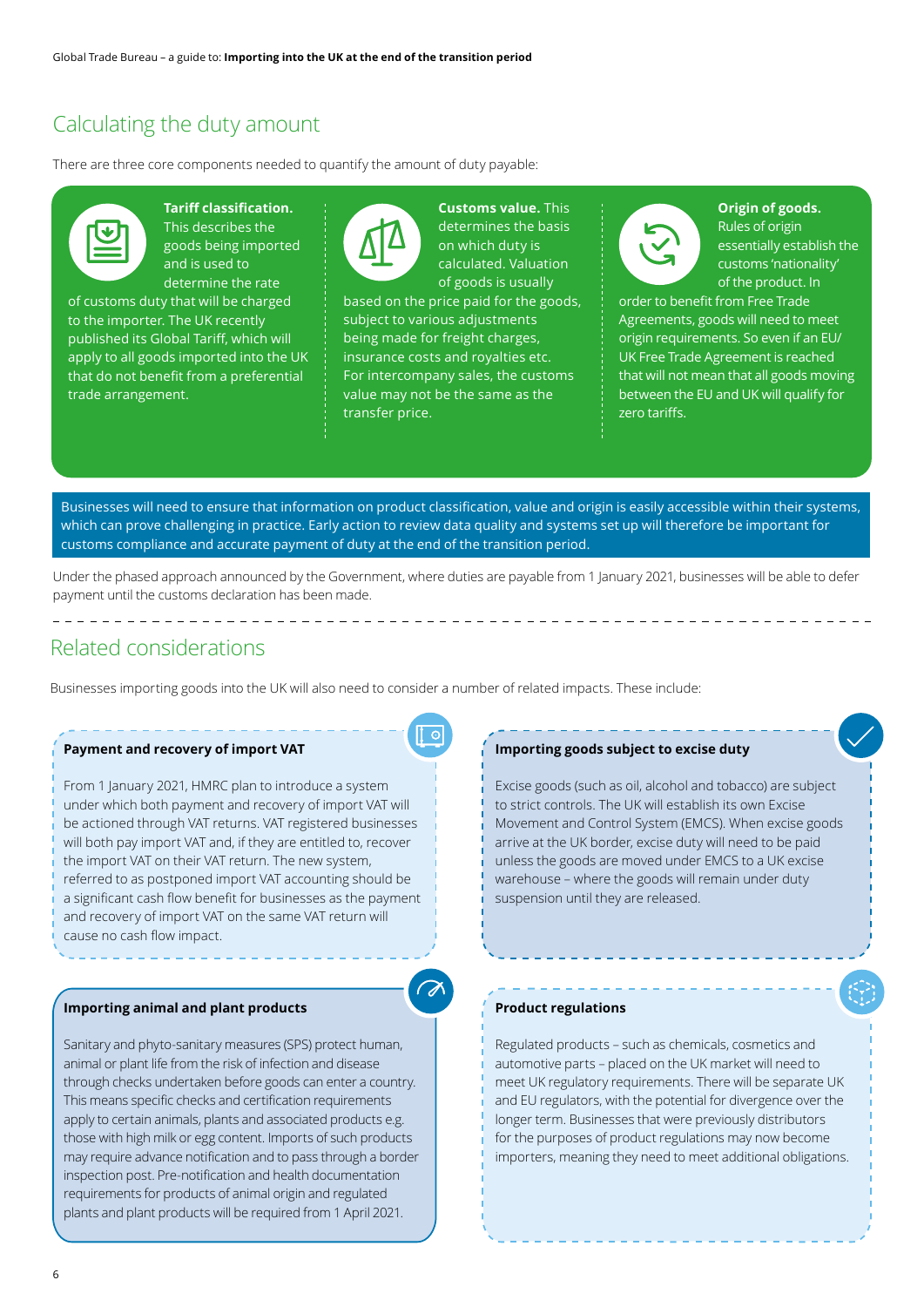# How Deloitte can help

Our **market-leading Global Trade Advisory team** – drawn from both ex-HMRC officers and industry experts – works with businesses to provide a suite of advisory services. Our team works with your business to identify opportunities to simplify supply chains, introduce simplifications and identify cash-saving opportunities for the business.

Deloitte's **Global Trade Bureau** is a tech-enabled customs compliance solution that takes care of your customs calculations and declarations, filing and end-to-end process optimisation. And, with a dashboard delivering analytics and reporting, not only can you keep your business moving, you can stay one step ahead.

Our **Global Brexit Insights** team provides up to date insights, benchmarking and guidance on best practice to prepare businesses for the post-Brexit trading environment. We combine Brexit insights, industry knowledge and technical expertise from across our network of member firms to support our clients with their Brexit readiness.

## **Services**

We provide a range of trade and indirect tax advisory services to help businesses prepare for the changes that will arise at the end of the transition period, including:

- **• Manage customs compliance.** Our [Global Trade Bureau](https://www2.deloitte.com/uk/en/pages/tax/solutions/globaltradebureau.html ) combines deep global trade expertise with technology to offer a differentiated solution for managing customs compliance.
- **• Identify the indirect tax impacts.** Prioritize focus based on business structure, supply chains, operating model, location.
- **• Map existing and proposed supply chains** and analyze the resulting customs and tax obligations and mitigations, including potential systems updates.
- **• Identify the customs** and related registrations and authorisations necessary for the business' post-Brexit operations.
- **• Consider available duty reliefs** and how these may assist the business in not only reducing its customs duty bill, but also whether these can add efficiency within the supply chain.
- **• Engage with tax authorities** on post-Brexit customs and tax policy.

# **Contacts**

\_ \_ \_ \_ \_ \_ \_ \_ \_ \_ \_ \_ \_



**Caroline Barraclough** Partner Global Trade Advisory cbarraclough@deloitte.co.uk 020 7007 9287



**Bob Jones** Partner Global Trade Advisory bobjones@deloitte.co.uk 020 7007 5627



**Richard Vitou** Partner Global Trade Bureau rvitou@deloitte.co.uk 020 7007 0578



**Zoe Hawes** Director Indirect Tax zhawes@deloitte.co.uk 020 7007 9033